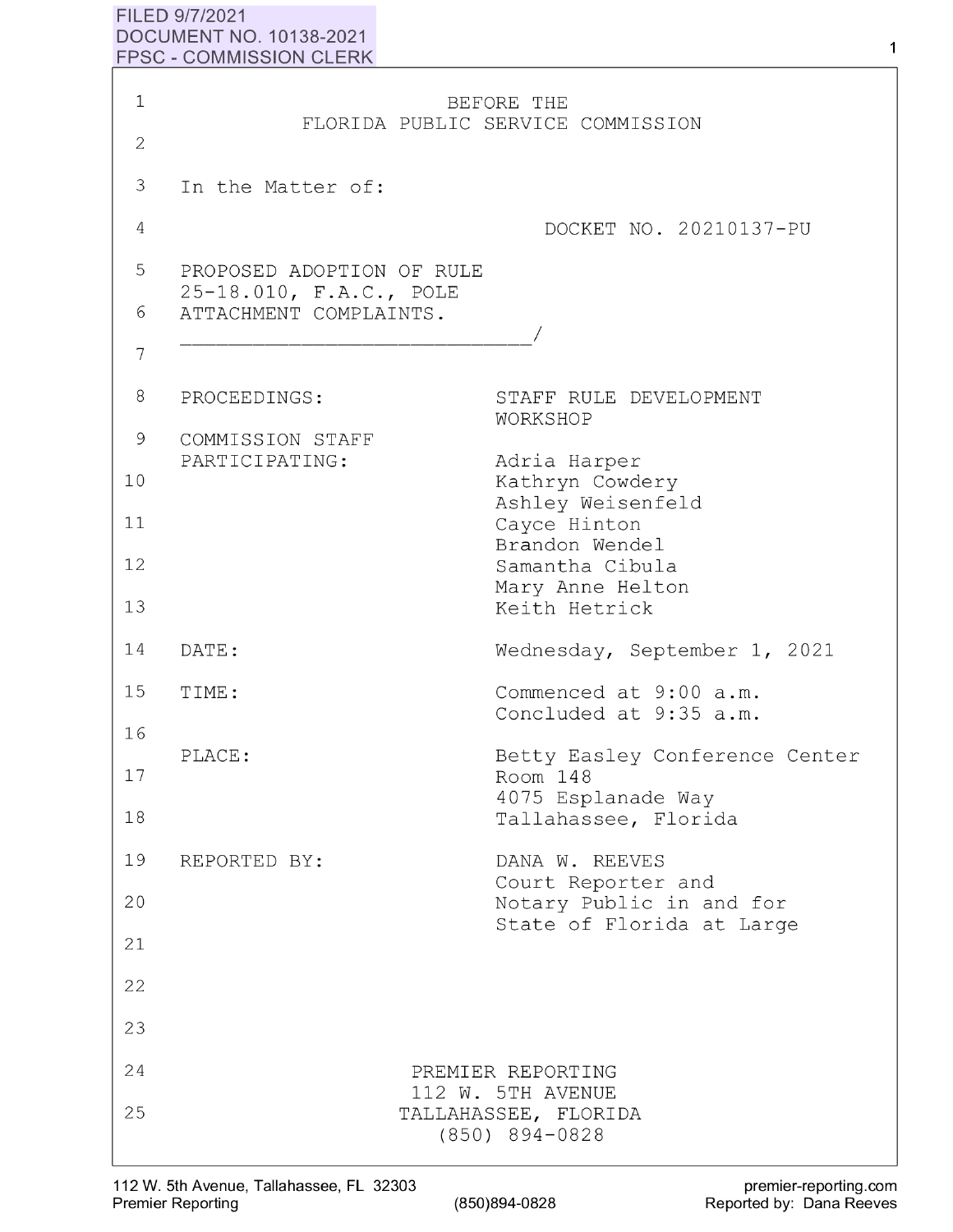| $\mathbf 1$    | <b>APPEARANCES</b>                                  |
|----------------|-----------------------------------------------------|
| $\overline{2}$ |                                                     |
| 3              | Charles Dudley & Floyd Self - Florida Internet & TV |
| 4              | Van Buys & Rebecca Hussey - CrownCastle, LLC        |
| 5              | Scott Thompson - Comcast                            |
| 6              | Jeffrey Wahlen & Georgo Cox - TECO                  |
| 7              | Matt Dituro - CTIA                                  |
| 8              | Maria Moncada & Ken Rubin - FPL                     |
| 9              | Diane Triplett - DEF                                |
| 10             | Tracy Hatch - AT&T                                  |
| 11             |                                                     |
| 12             | PSC STAFF:                                          |
| 13             | Adria Harper                                        |
| 14             | Kathryn Cowdery                                     |
| 15             | Ashley Weisenfeld                                   |
| 16             | Cayce Hinton                                        |
| 17             | Brandon Wendel                                      |
| 18             | Samantha Cibula                                     |
| 19             | Mary Anne Helton                                    |
| 20             | Keith Hetrick                                       |
| 21             |                                                     |
| 22             |                                                     |
| 23             |                                                     |
| 24             |                                                     |
| 25             |                                                     |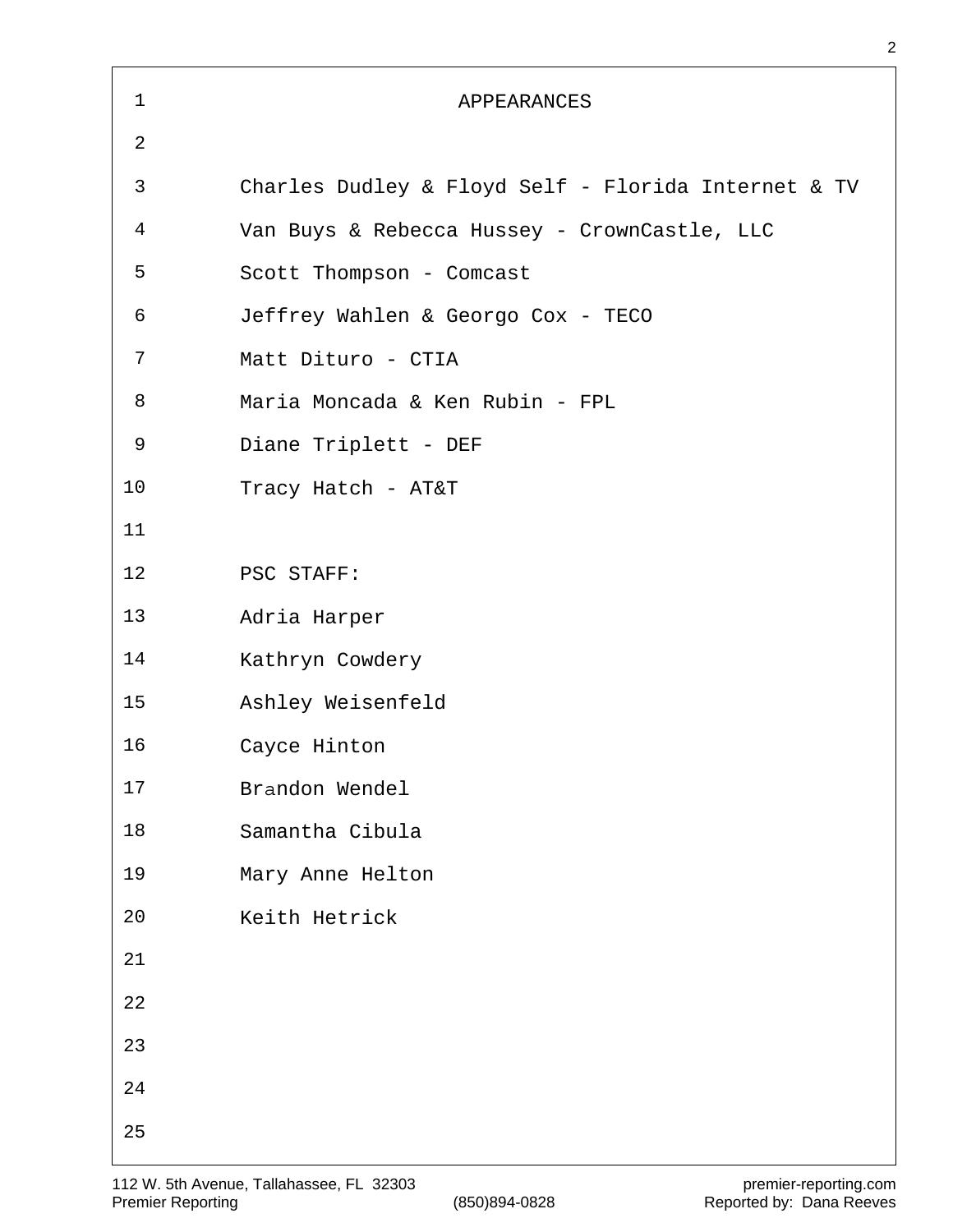| $\mathbf 1$ | PROCEEDINGS                                         |
|-------------|-----------------------------------------------------|
| 2           | MS. HARPER: Good morning, everybody. I'm            |
| 3           | going to go ahead and start. My name is Adria       |
| 4           | Harper. I'm in the General Counsel's Office with    |
| 5           | the PSC. We're here today pursuant to a Notice of   |
| 6           | Development of Rulemaking on Docket No.             |
| 7           | 20210137-PU. This is our proposed adoption of Rule  |
| 8           | 25-18.010. It is a pole attachment complaint rule.  |
| 9           | Before we get started, I wanted to do just          |
| 10          | some -- just some basic housekeeping and let        |
| 11          | everybody know that due to some technical issues we |
| 12          | found out that our live streaming is not working    |
| 13          | today. So everybody -- we did post a audio call-in  |
| 14          | number for anybody that was trying to watch it.     |
| 15          | They can still call in and listen. And that is      |
| 16          | available on our website. So, I just wanted to let  |
| 17          | everybody know that happened this morning. Also,    |
| 18          | we have court reporter here, so we will be          |
| 19          | transcribing everything today. So if anybody needs  |
| 20          | that after the workshop, feel free to contact me.   |
| 21          | Again, I'm Adria Harper with the General            |
| 22          | Counsel's Office, and I also have some staff here   |
| 23          | present, and I'm going to introduce Brandon Wendel  |
| 24          | from our IBM Telecom Section. He's going to be      |
| 25          | providing an overview of rule today before we open  |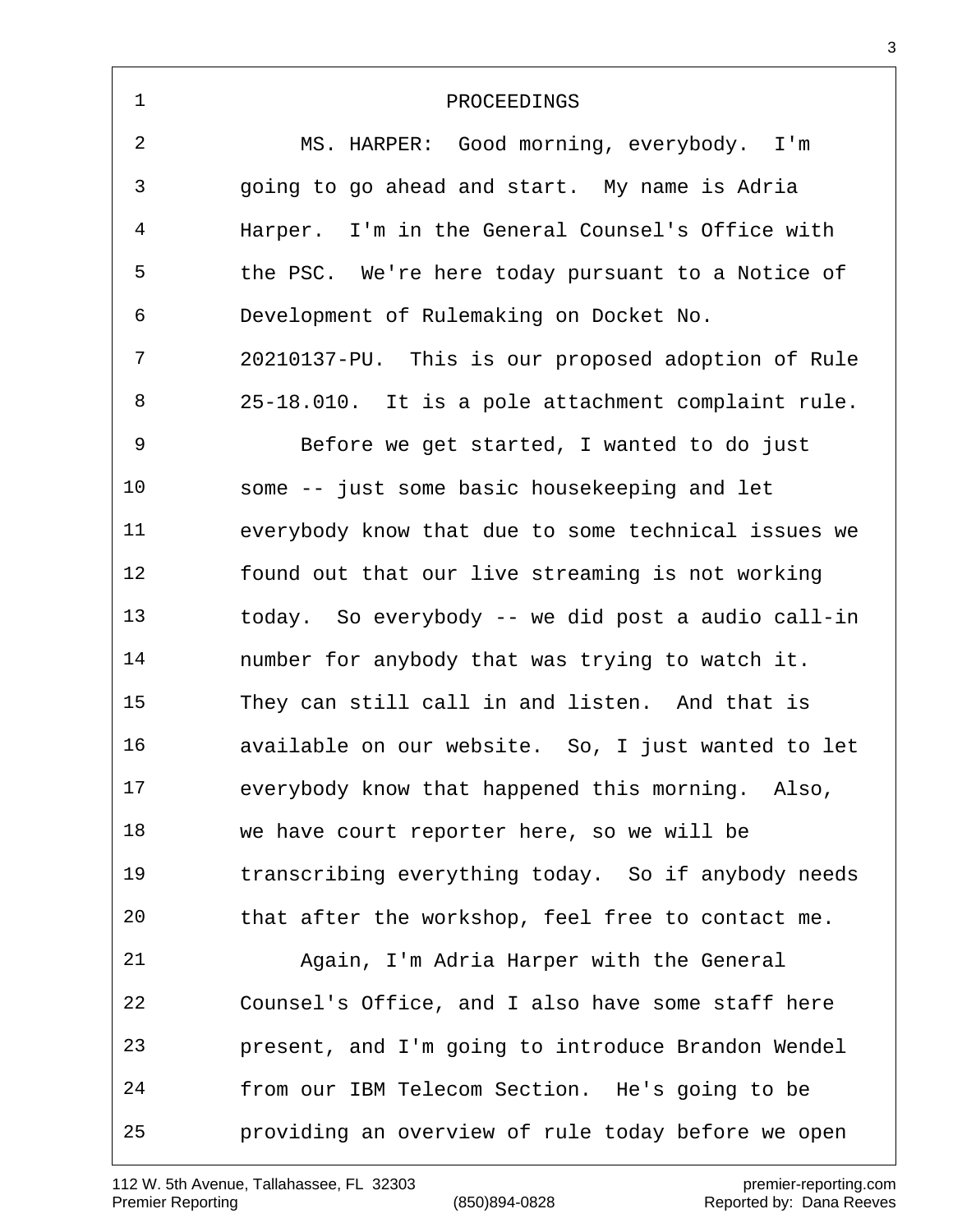it up for conversation. I also have my bosses over here, my General Counsel, Keith Hetrick, and Mary Anne Helton, and my supervisors, Samantha Cibula, is calling in. We also have Ashley Weisenfeld and Kathryn Cowdery and Cayce Hinton on the phone that will be able to participate that way with our conversation today.

 Now what I'd like to do is go through who I think we have on the phone and let everybody know those folks that have called in who want to participate that way, and then I'm going to, after that, ask if there's anybody else on there that was not perhaps on my list that had notified me that they were going to call in. So -- and I understand that some of these people have representatives in person here, as well, but I'm just going to go through the list of those that are calling in so 18 that way we hopefully can avoid talking over each other during this conversation today for those on the phone. So, my understanding is we have Charles Dudley with the Florida Internet and TV on the phone. And -- oh, no, he's here, and Mr. Self, Floyd Self

 is here. We have Rebecca Hussey and Van Buys from Crown Castle on the phone. We have Scott Thompson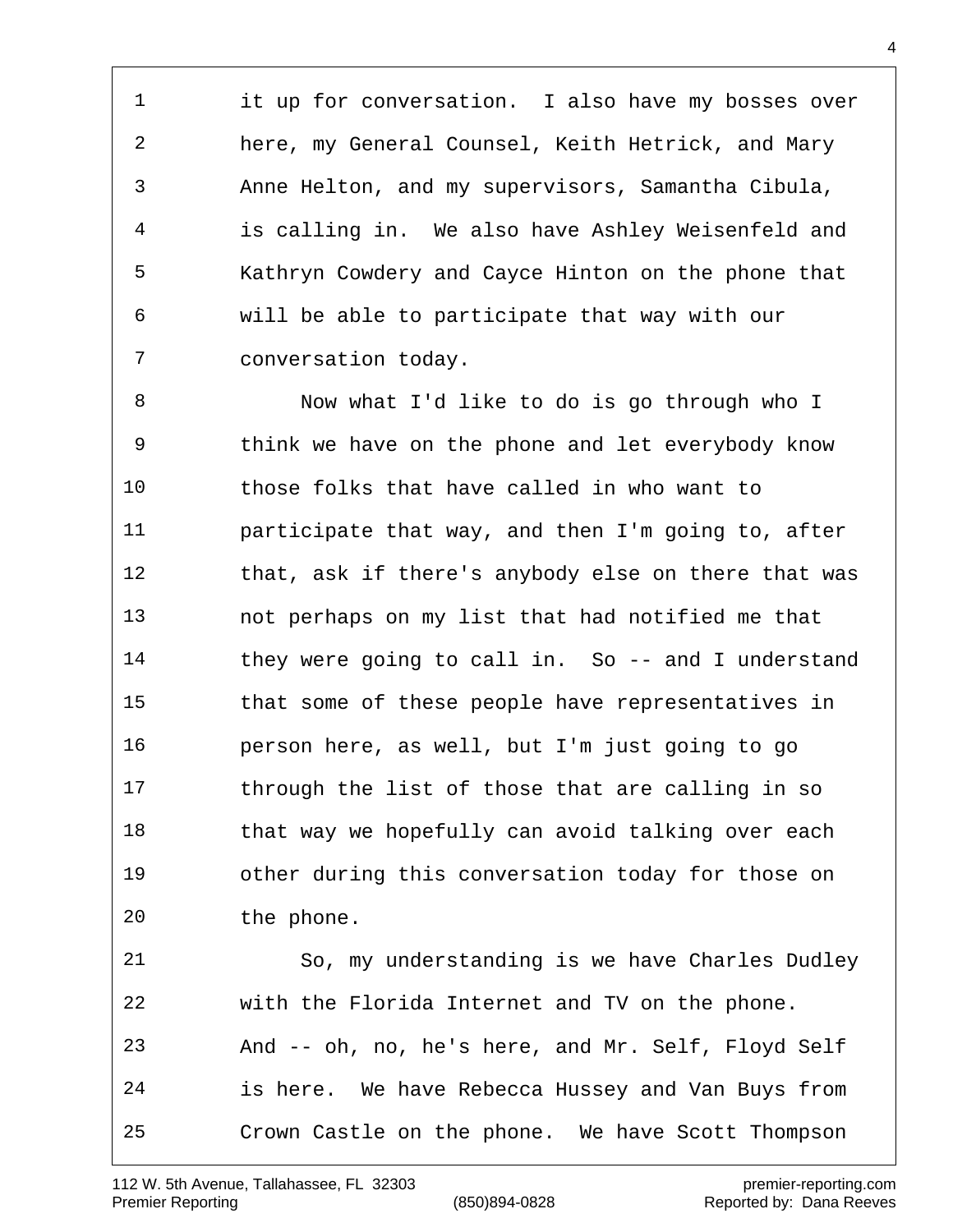from Comcast. And we have Mr. George Cox and Jeffrey Wahlen from TECO and Matt Dituro from CTIA, the cellular association. Is there anybody else on the phone that is from a telecom company specifically that I did not list or call out? Is there anybody from any of the utilities that are on the phone that I did not mention your name? MS. MONCADA: Adria, this is Maria Moncada from FPL. MS. HARPER: Hi, Maria. I'm sorry. You're actually right here on my list. I can't read my own handwriting. And Ken Rubin is with you? MS. MONCADA: That's quite all right. That's right. He's also on the phone. MR. RUBIN: Yes, I'm -- good morning. MS. HARPER: Good morning. And let's see -- and then we have a couple folks here from FPL and Gulf here present, I see. And if anybody here in person who wants to speak, you can feel free to come up to one of these microphones and press the button until the light flashes green and then you'll be able to speak if you'd like to -- everybody to hear you better. Is there anybody else on the phone that I did not list? MS. TRIPLETT: Good morning, Adria. This is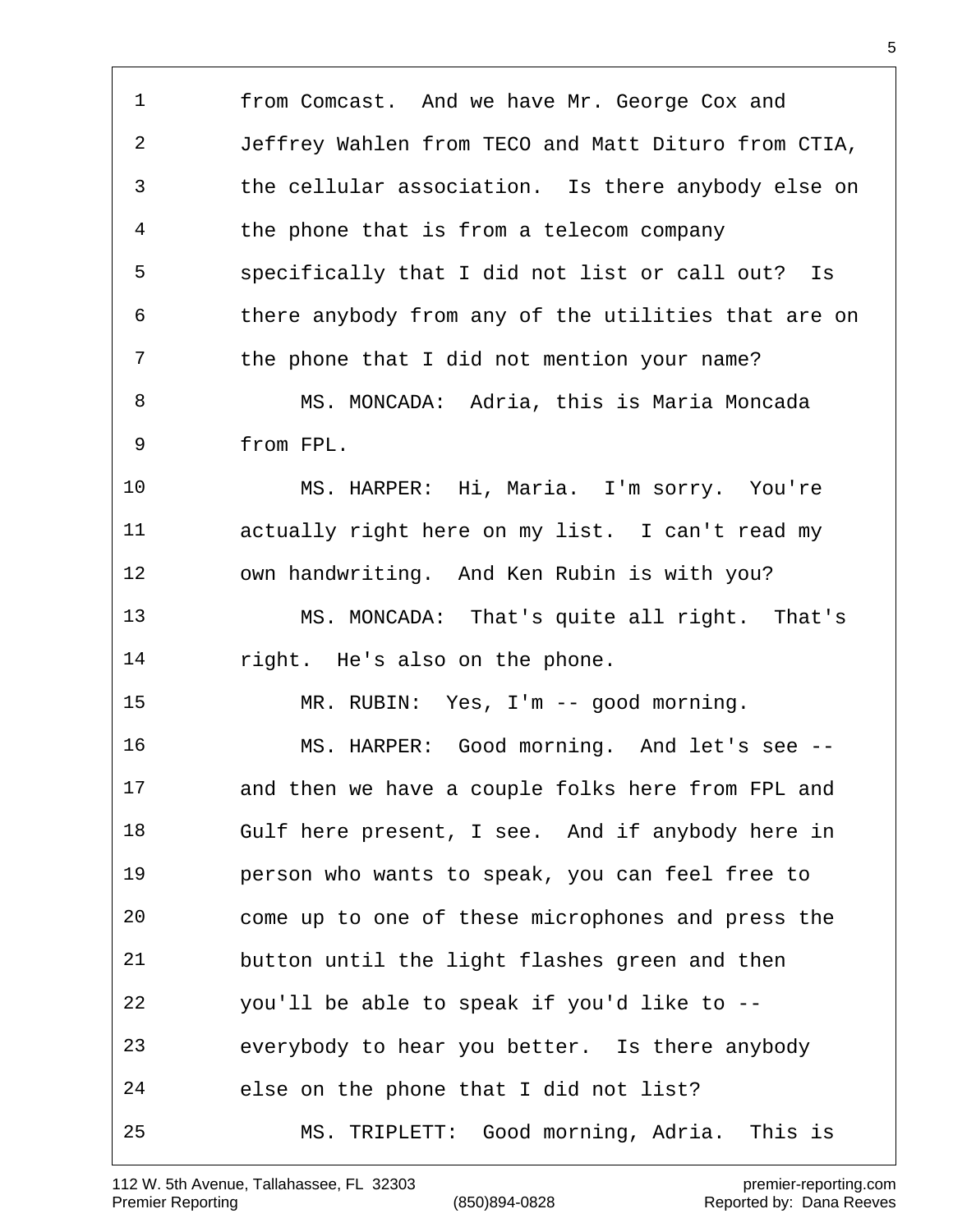Diane Triplett, Duke Energy Florida.

 MS. HARPER: Okay. Hi. Is there anyone else? Okay. I think that -- we know everybody that's here. I'm going to turn this over to Mr. Wendel over here, my colleague, and what we're going to be using is the rule draft that we have on our notice of development of rulemaking, so that starts on page three if anybody wants to refer to that. If anybody needs copies of that, I have a few copies here, too, but that is the draft, the only draft really that we have that we're working off of. And he's just going to provide a brief overview and this is going to be an informal discussion. So, please feel free when he's done to ask any questions that you may have to start off the discussion. Thank you.

 MR. WENDEL: Thank you, Adria. Good morning, everyone. My name is Brandon Wendel, Commission Technical staff. Before discussing the rule, I would like to point out that the statute requires us to propose procedural rules of the rule that you're looking at. Before you is the proposed procedure that must be followed to get a pole attachment complaint addressed by the Commission. Commission's decision on these complaints are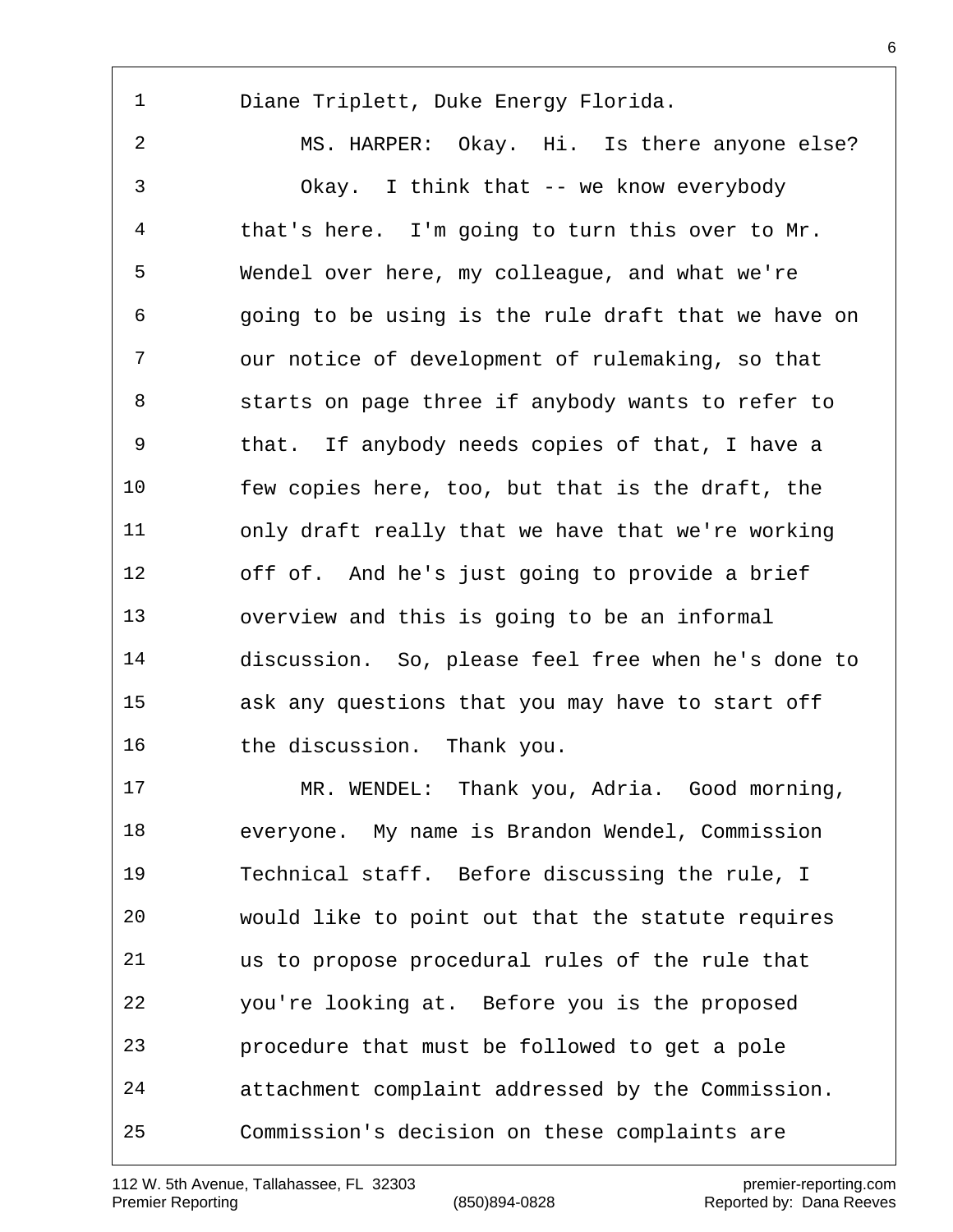governed by the statute and they're, therefore, not addressed within the scope of this rule currently.

 So because we have a fairly short rule in front of us, I would like to go over the entire rule briefly then open the floor for interested parties for comments and suggestions afterwards. So, getting right into it, subsection one of the rule details the information that needs to be contained within a pole attachment complaint at the time of filing and in order for the Commission to address it.

 Subsection two of the rule establishes the filing date of the complaint. That filing date is used in conjunction with subsection five.

 Subsection three of rule establishes the time 16 frame that a response must be filed from the entity that is the subject of the complaint.

 Subsection four of the rule highlights an additional filing requirement for entities seeking to propose an alternative cost-based pole attachment rate to be addressed in an evidentiary proceeding.

 And subsection five establishes the time frame for final action to be taken on a complaint by the Commission. And, as I stated previously, the time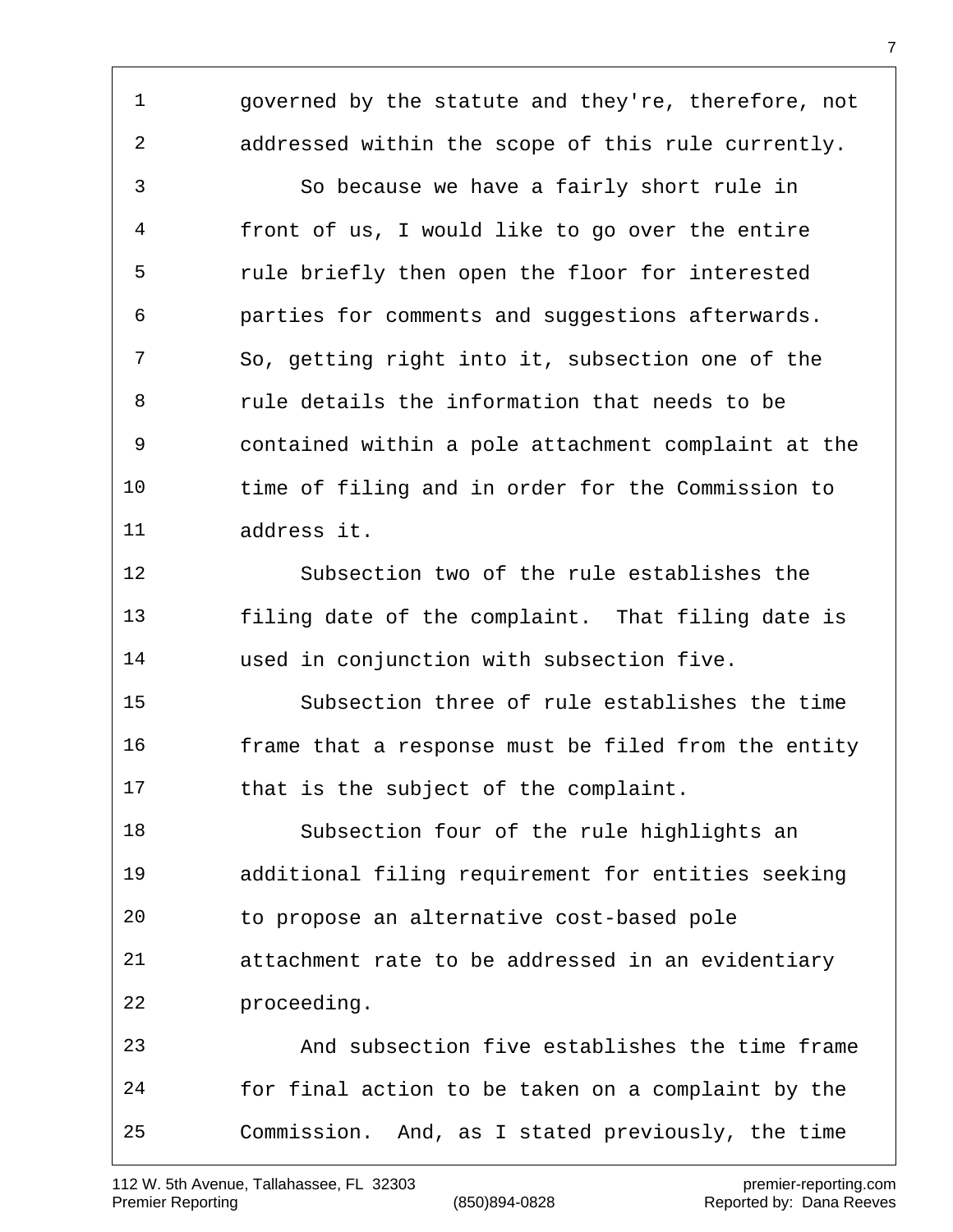frame is based on the filing date established by subsection two. So that's the rule as we have it now. I would turn it back over to Adria and we'll get into a informal discussion. The floor is open for anybody that has any questions. Thanks. MR. WAHLEN: Adria, it's Jeff Wahlen for Tampa Electric. I have a question, please. MS. HARPER: Okay. Go ahead. Thanks. MR. WAHLEN: Thanks. First of all, I think we're generally okay with the rule as is. We were curious on line 22 in subsection three when the rule talks about a response being filed within 30 days, curious what the staff has in mind about the type of response or the scope of response. Specifically, would the response be akin to an answer in civil litigation that admits and denies the allegations in the complaint or is the staff contemplating something more involved like, you know, memorandum of law, prefiled testimony? What are you thinking about in terms of the response? MS. HARPER: Kathryn Cowdery, do you want to answer that? I remember we talked about it. Was it an answer in the admit and deny, or did we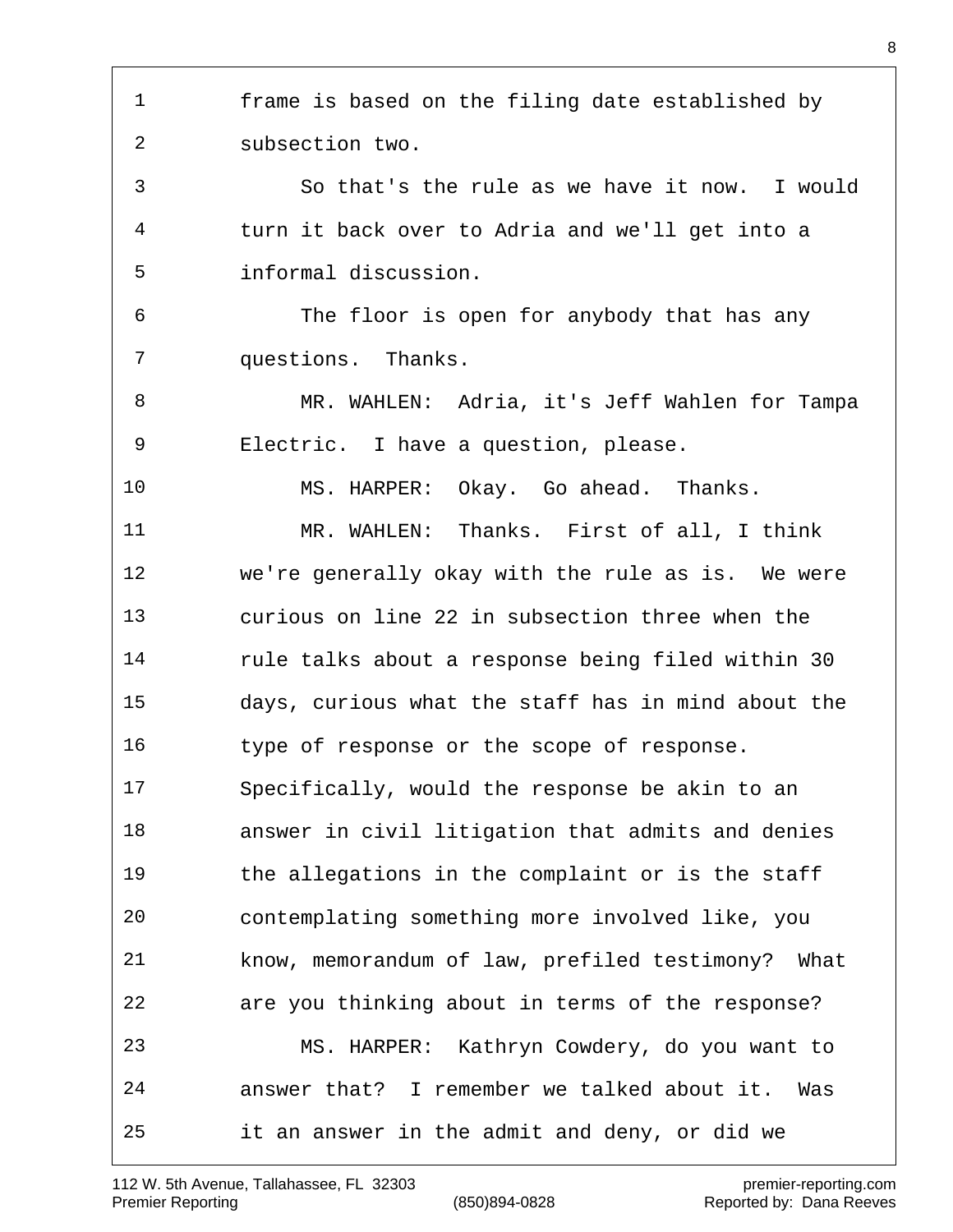## settle on something more detailed?

 MS. COWDERY: I don't think we were looking at it like a civil litigation type situation. I think what we wanted at that point was any information that you think you want the Commission to know in direct response to what's being alleged, you know, and then this is -- that is not -- if the pole owner or the attaching entity, as stated in section four, wants a section 12.569, 120.57 administrative hearing, then we'll take it from there.

 As far as I think establishing -- an order establishing procedure, determining testimony, you know, prefiled testimony, exhibits, anything like that, so I would take it sort of like some of the other things we do at the Commission when you have an opportunity to respond and you just want to give all the information you think the Commission ought to know. So it's sort of up to that entity responding what they think is important in their response. MR. WAHLEN: Okay. But I guess the important thing I'm hearing is that the response would not

include presenting prefiled testimony and evidence?

It would be a pleading that tells a story, not

necessarily the evidence that supports it.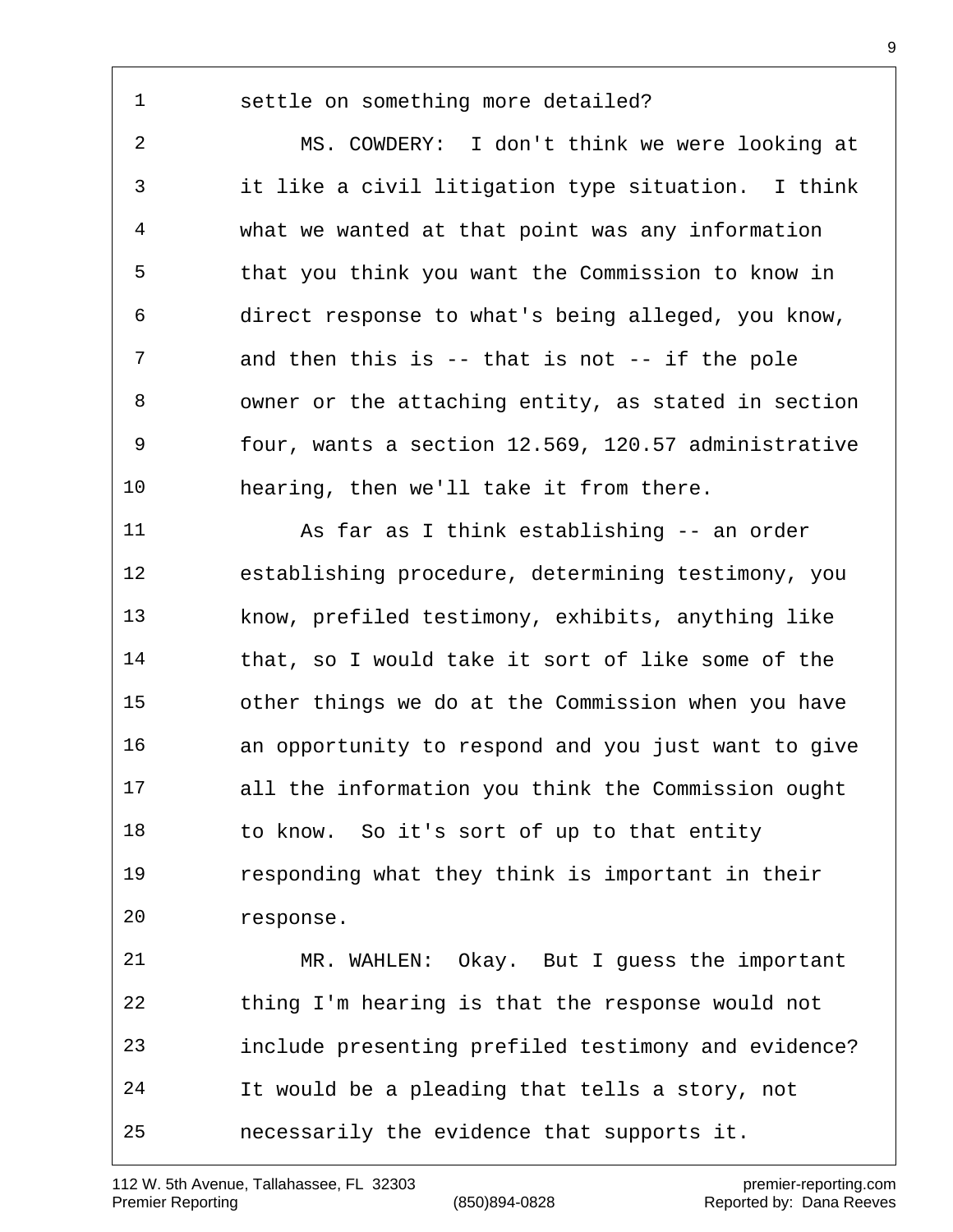MS. COWDERY: That's how I was looking at it at this point. Since -- if there is going to be a 120 hearing, that decision would be sort of a next step. MR. WAHLEN: Okay. Well, that's helpful. Thank you very much. MS. MONCADA: This is Maria from FPL -- go ahead, Diane. MS. TRIPLETT: Thanks, Maria. This is Diane Triplett with Duke. Following up on the comments made in the explanation to Jeff's question, I just want to make sure. It doesn't seem clear to me. Certainly if you're the complainant you have the opportunity to request a 12.569 or 120.57 evidentiary hearing, and then I suppose subsection four is talking about alternative cost-based pole attachment rates. So, I suppose if I'm the respondent and I want to establish an alternative cost-base pole attachment rate, then I could also ask for a hearing. But it seems that perhaps there's a hole in the rule that if I am not asking for an alternative cost-base pole attachment rate, and I'm the respondent, and I want an evidentiary hearing and the complainant has not asked for one, I want to make sure the rule doesn't preclude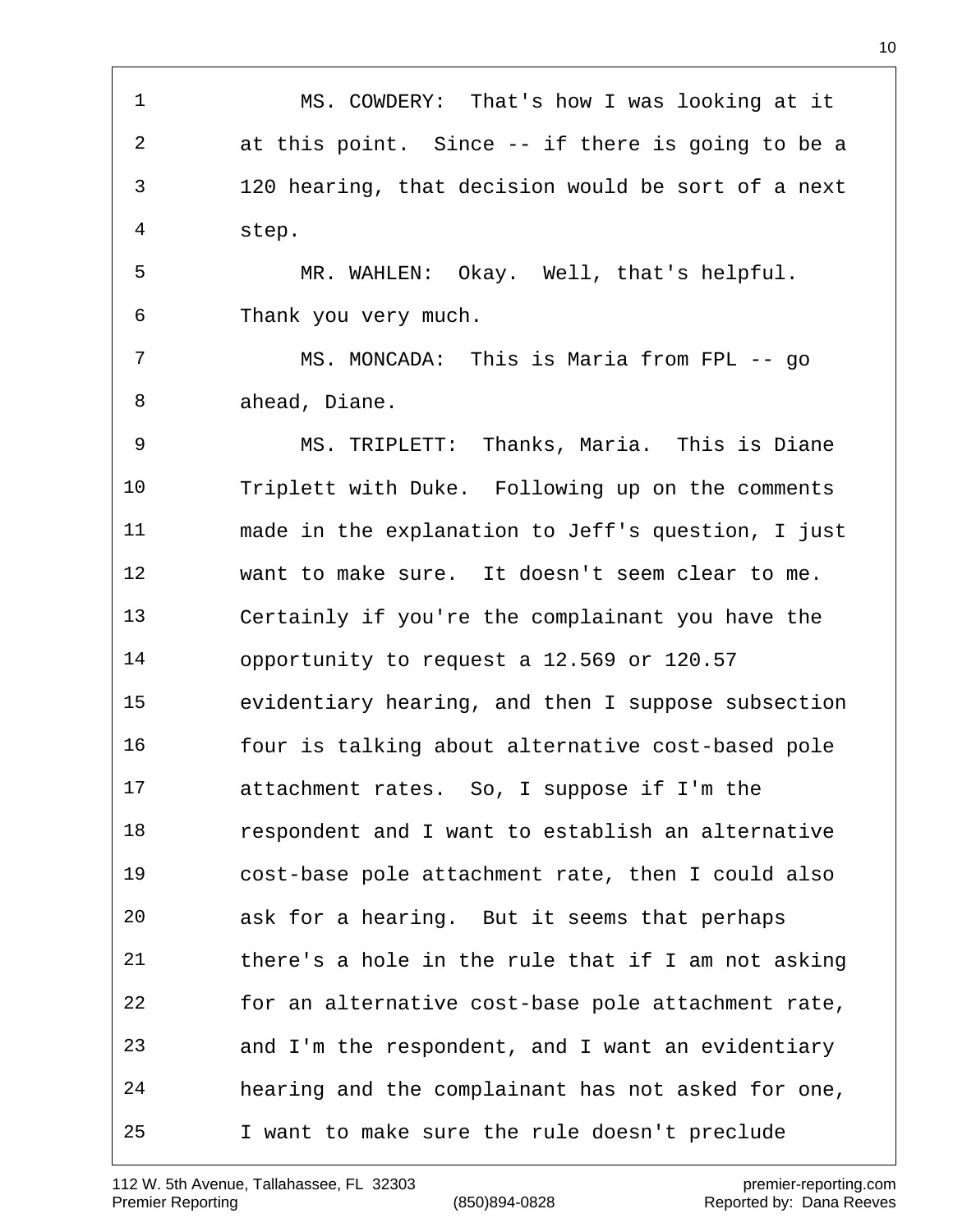requesting that, because it doesn't actually say specifically that part of the response can be asking for a hearing.

 MS. COWDERY: I think that's a good point. And we may want to take a look at that a little bit close then. And any suggestions you might have in your written comments or suggested language, we'd certainly be interested in looking at.

 MS. TRIPLETT: Okay. That sounds good. Thank you. And thank you, Maria, and Adria.

 MS. HARPER: Does anybody else on the phone line have any questions or comments? How about anybody here in the room? Questions or comments? Yes, Mr. Self.

 MR. SELF: Thanks, Adria. Floyd Self on behalf of the Florida Internet and Television Association. We appreciate the opportunity to be here today to discuss the draft rules, which are a very good start on a very important subject. At the outset, we note that the legislature's intent with the statute is to encourage voluntary pole attachment agreement. We agree that voluntary agreements are always preferred outcome. But it's critical to understand that procedural rules that provide certainty, clarity and direction regarding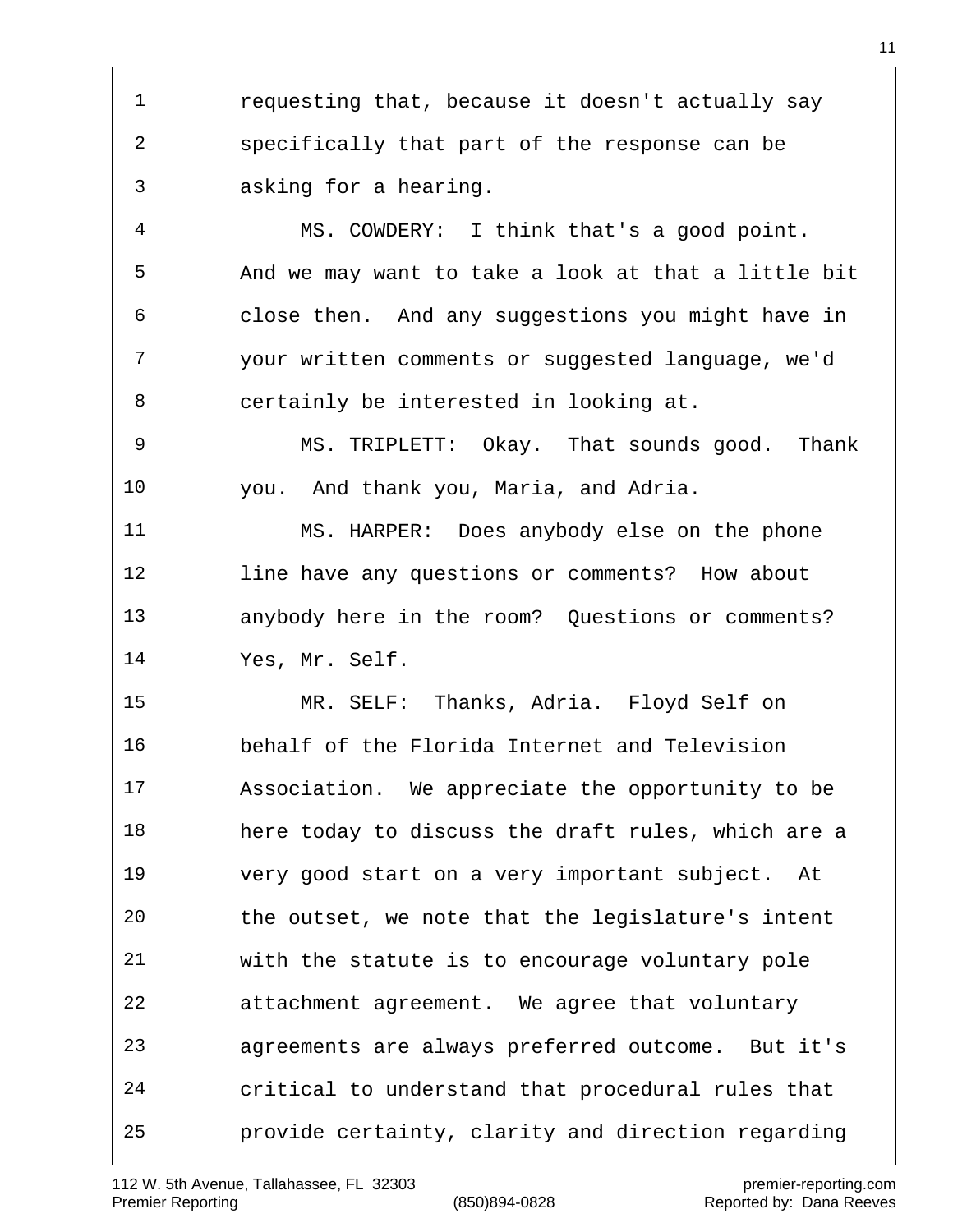1 the substantive standards will not only streamline the complaint process, but they will also help to facilitate those voluntary negotiations. After having multiple calls and looking at the rule, we would like to focus on two short additions to the rule that we believe are consist with the statutory language and intent. And in briefly raising these with you today, we would also like to be able to provide written comments in the next 14 days, or whatever period of time you authorize, to provide specific language and basis for them.

**Like I** said, I just have two areas to consider for changes. First, the rule should expressly reference the FCC rate formula so that it's clear that the alternative reference in paragraph four of 16 the draft is an alternative to the FCC formula. As you know, the statute says that the Commission shall apply the decision and orders of the FCC and the appellate court to determine just and reasonable rates terms and condition, unless the pole owner establishes by competent substantial evidence an alternative cost-based rate that is just and reasonable and in the public interest. The rule does not expressly state that the FCC rules are the default or the starting point, then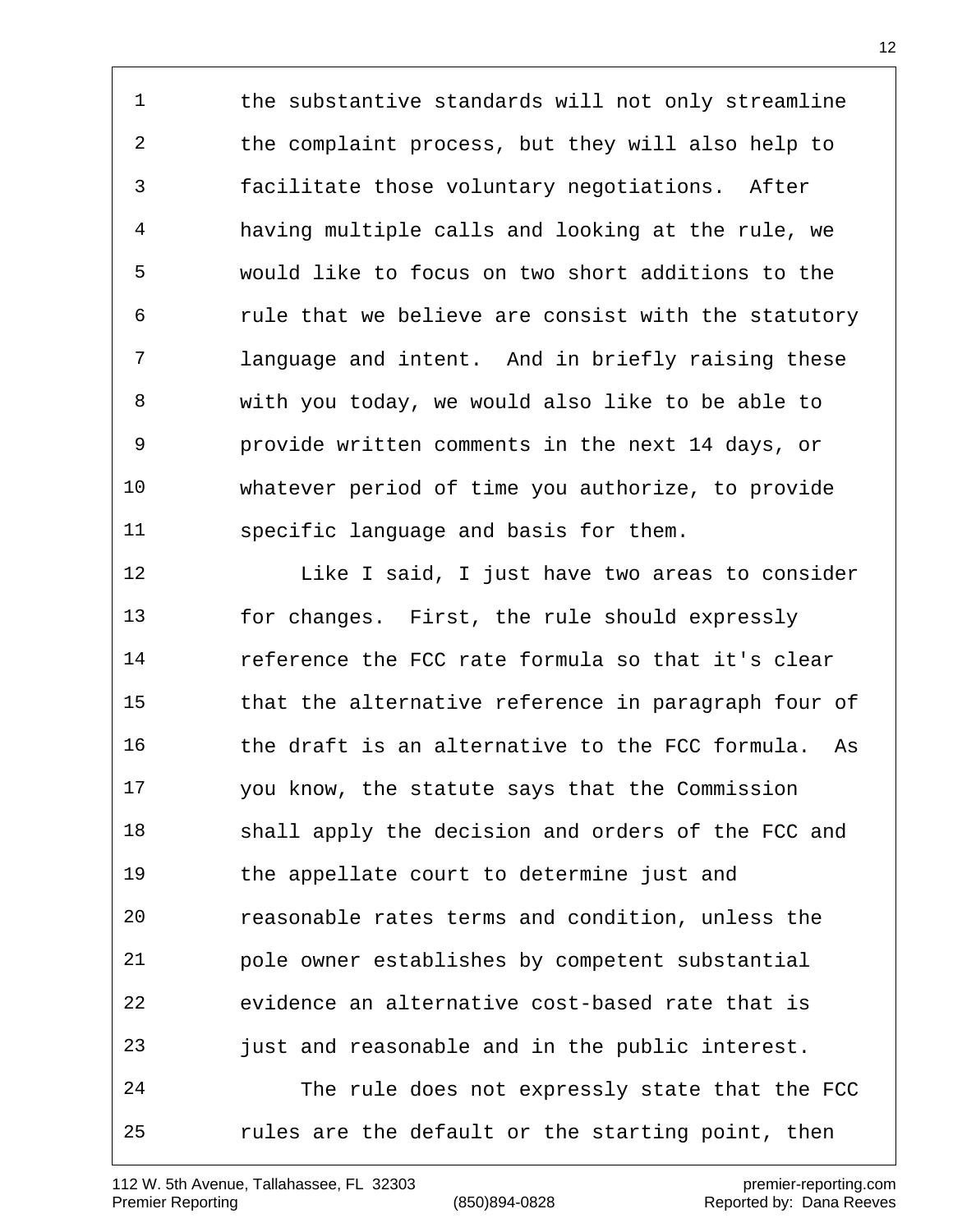1 the language regarding an alternative is unclear. Becomes an alternative to what?

 So we think it's very necessary and helpful and, again, very consistent with the statutory language to set up that it's the FCC rule unless you're going to be providing an alternative with competent substantial evidence, et cetera.

 The reliance on the FCC decisions and orders is well-placed by the legislature since the FCC rate formula has been adjudicated many times, including by the United States Supreme Court. The reliance on this as the standard helps to provide the necessary clarity and consistency that will help to facilitate voluntary agreements. And, if litigated, it will provide the standard that will 16 Govern the basis for assessing whether a valid alternative has been presented.

 Second change goes to paragraph five. As we've talked about the rule, we all agree that in an ideal world we would love to see the 360-day number reduced. But, as someone who's been practicing here for a long time, we appreciate the fact that sometimes 360 days would be a good outcome. I know how long some cases can take. Given that most proceedings are likely to be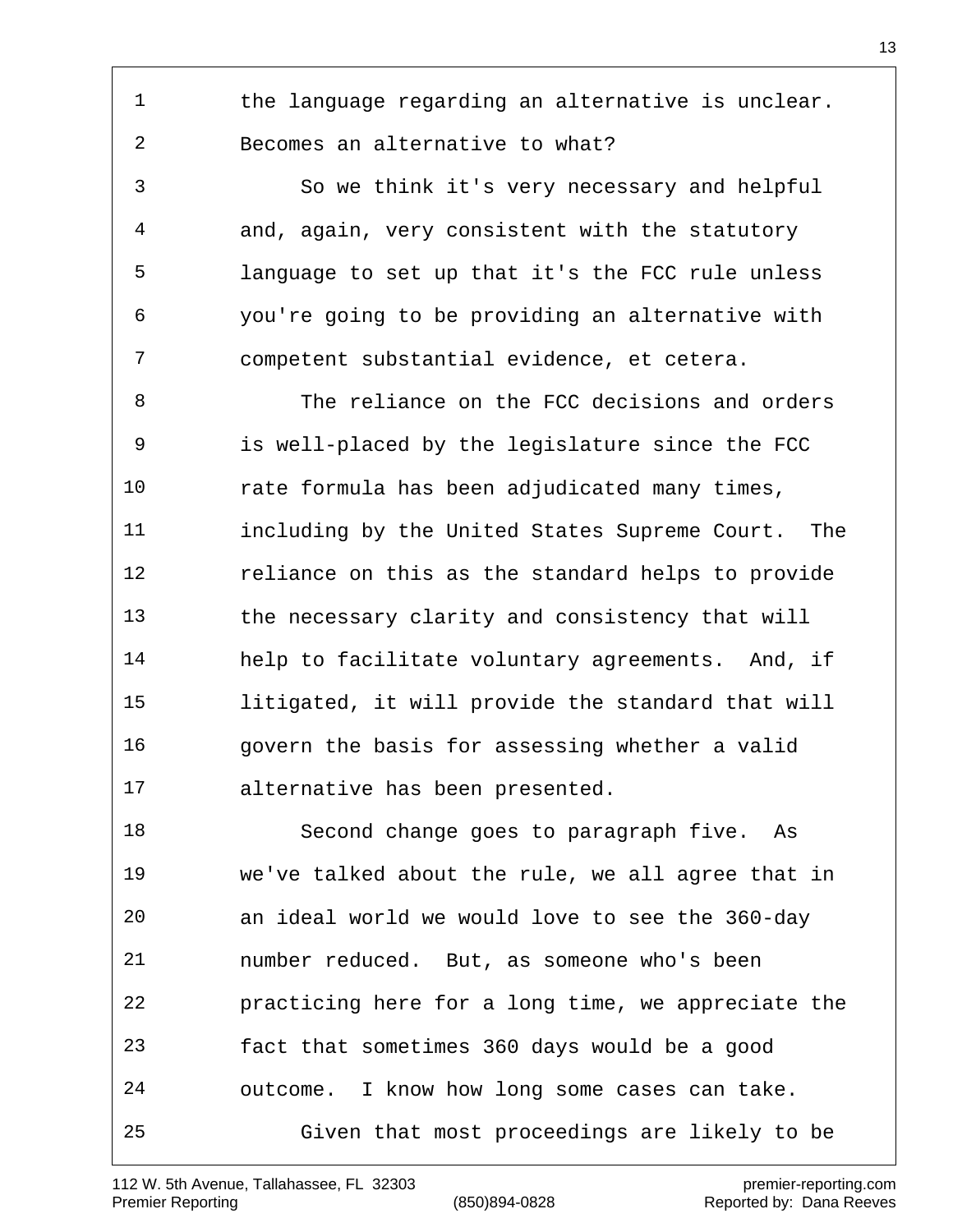rate disputes, we've decided that we can live with the 360 days as the cap, and especially since that's the number that's stated in the federal regs, as we're assuming you drew that from. What we would like to do is encourage a shorter time frame for complaints that involve a denial of access. In these cases, which, given our experience, we would expect to be fairly rare, because for the most part the different companies would work together pretty well, I think we're, as a general proposition asked, having access to pole-type issues, but on those rare occasions where there is a denial of access, we think it's important to have a shorter time period, maybe something like 90 or 120 days, because these denials are impeding deployment given the fundamental policies that are out there, in which 18 the government is trying to promote broadband deployment. The denial of access clearly is a game stopper, whereas a dispute over rates generally involves ongoing situation where you've already got access, you already have a pole attachment, it's just the ultimate, how much are you going to pay type of situation. So, we would encourage a separate timing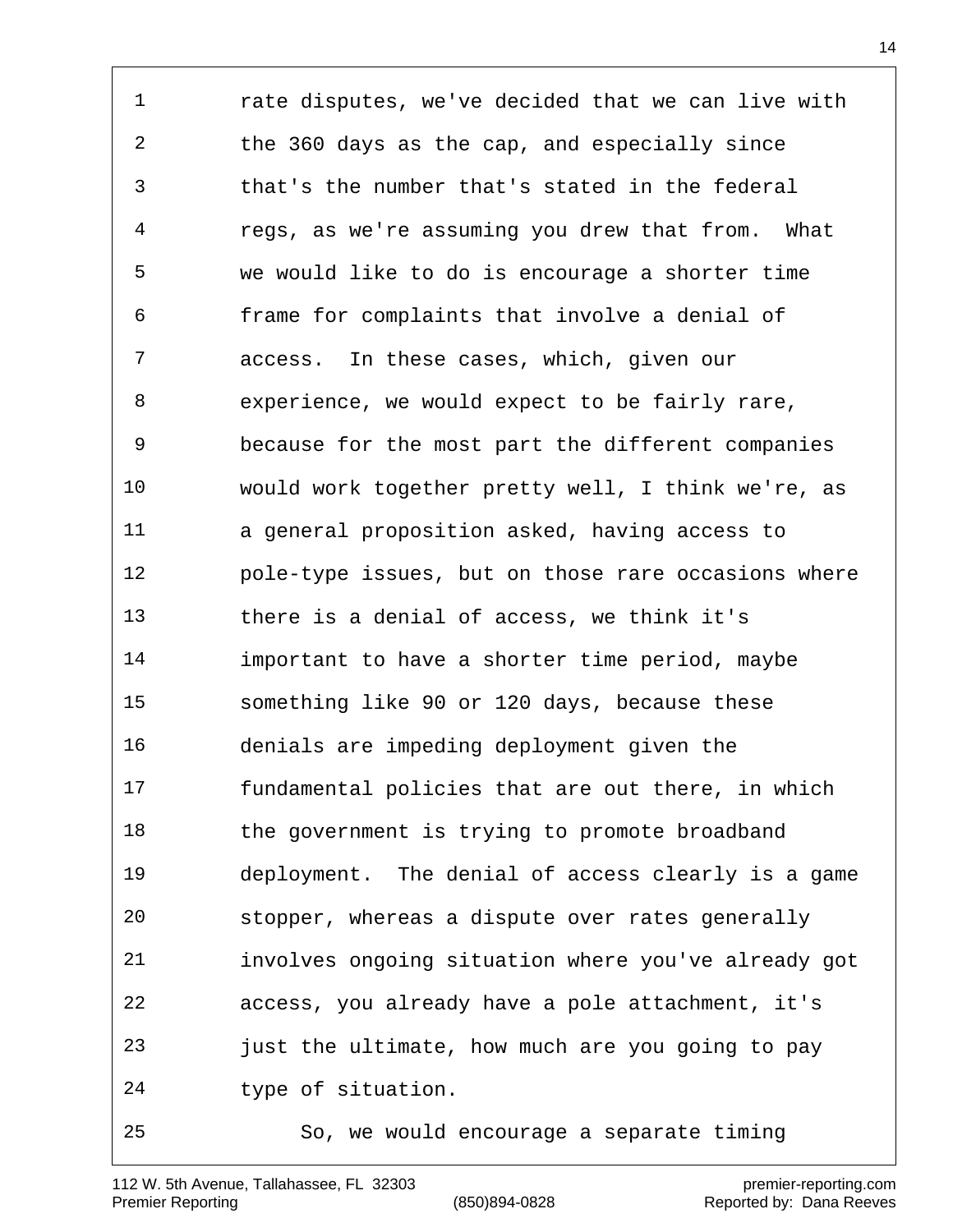period to address those access issues. And, again, we haven't ourselves finalized the language for that, but we'd be happy to provide that in post-workshop comments. Thank you.

 MS. HARPER: Anybody else have any comments or suggestions? We are going to offer a brief comment period for post-workshop comments, just because we're on a tight time line. So we are looking at comments in two weeks, 14 days. So September 15th is when we would like be able to have comments back from anybody that wishes to provide them. And we would appreciate specific statutory language, if you can come up with some to accompany your comments. That's always very helpful, especially on a tight time line for us.

 MR. HATCH: Quick question. This is Tracy Hatch on behalf of AT&T. With respect to comments, how soon are the transcripts going to be available in case we want to use those for comments? I don't want to put any rush on anybody, but you're doing two weeks and if we -- MS. HARPER: Yes. That's a good question. I'm really not sure. I'll have to find out. I don't know. MS. HELTON: I think the typical time is two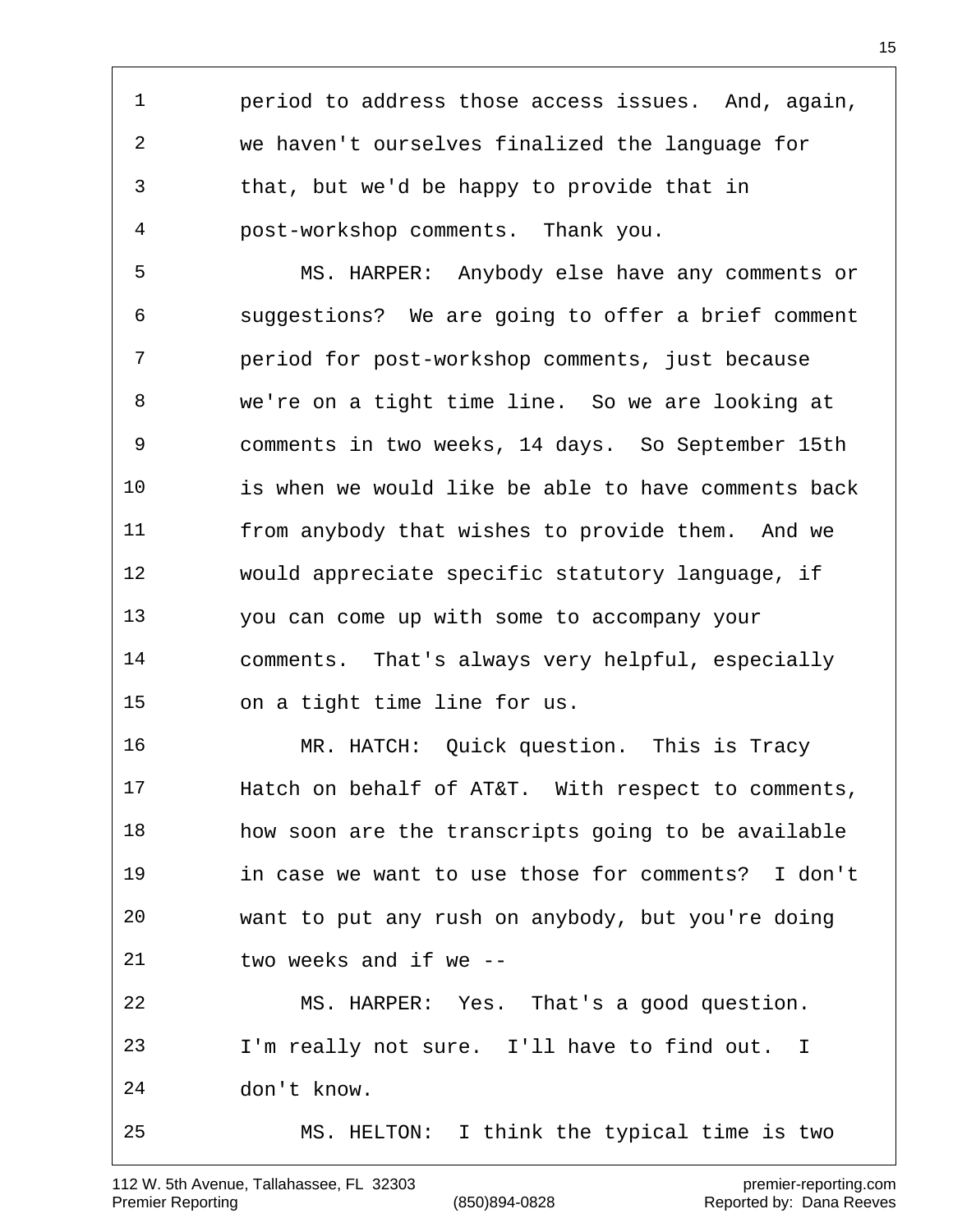weeks, but we can ask for it to be expedited. How quickly do you need it? MR. HATCH: I haven't drafted my comments yet. So I have some questions that I want to go back in the transcripts and perhaps use one of the questions in terms of the question. MS. HELTON: Would a week be soon enough? MR. HATCH: Oh, yeah, I would expect so. MS. HELTON: Okay. We'll reach out to the clerk and ask to arrange a week turnaround time. MR. HATCH: The transcript won't be very long. MS. HELTON: Yeah, I don't think so. MS. HUSSEY: Ms. Harper this is Rebecca Hussey from Crown Castle, LLC. I wondered if I could make **just a couple of brief comments, as well?**  MS. HARPER: Yes. Go ahead. MS. HUSSEY: Okay. Well, I appreciate the opportunity to offer comments on the proposed rule. To provide some clarity, and I think what you'll hear in the comments is largely that they are echoing what Mr. Self shared, but we think that for purposes -- paragraph four, with regard to the alternative cost-base pole attachment rate, that we also think that the alternative should be, too, what the FCC formula provides and 47 CFR 1.14406.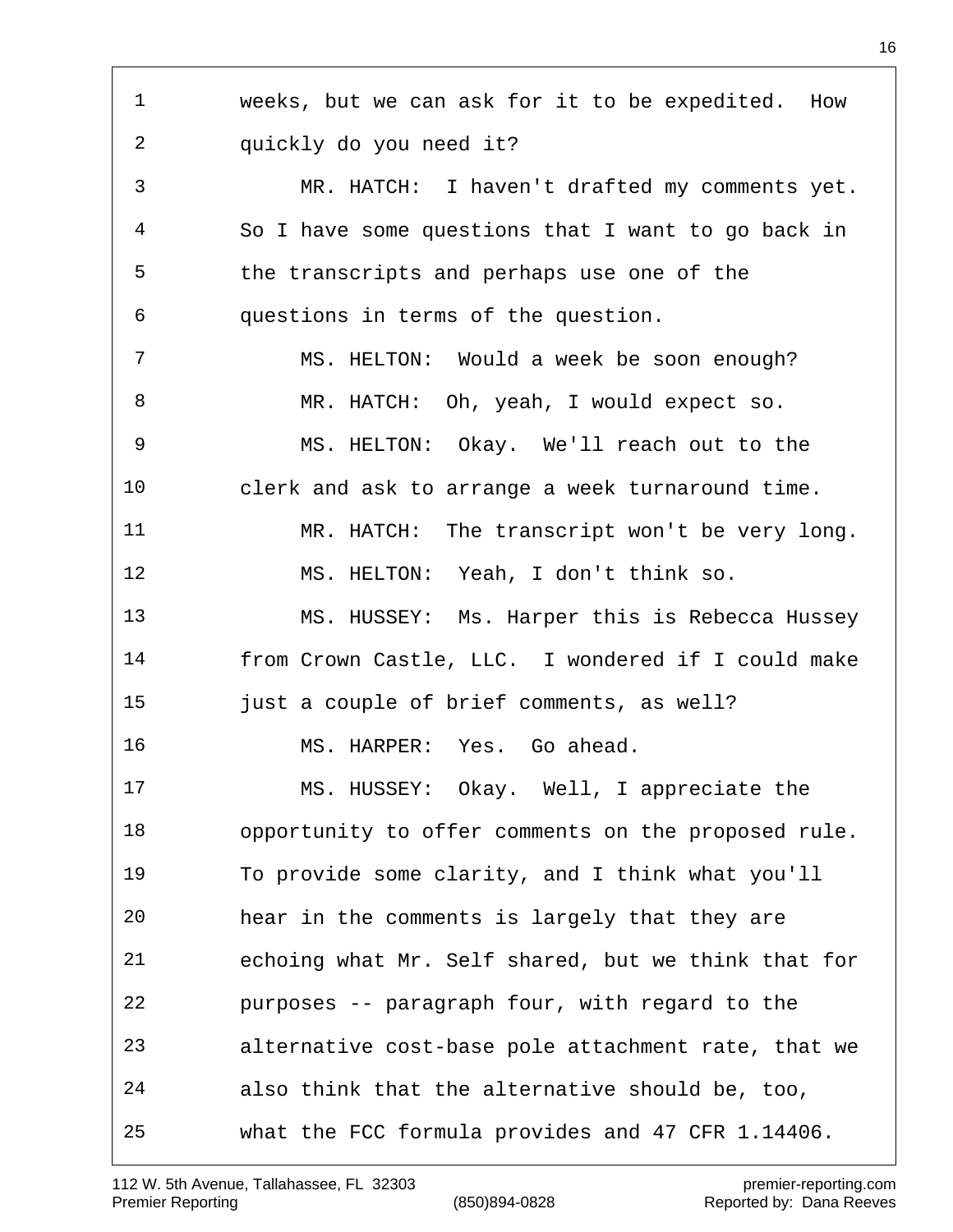And this will be a procedural clarifier.

 I think also with regard to paragraph five, that proposed rule directs the commission to take final action on a complaint within 360 days of the complaint's filing date. And given the importance that connectivity and communication capacity are playing in our ability to work, to learn, to receive care, and many of our applications, we believe that pole access complaints should be considered and final action be taken within 180 days, at maximum. So we'd like to see -- the same as Mr. Self was describing, a bifurcated approach, a shorter time frame for consideration of pole access complaints, versus any other pole attachment complaints within the 360 days that are provided. We'll clarify with regard to written comments. MS. HARPER: Okay. Thank you. Anybody else have any comments? MR. DITURO: Yes, if I can speak quickly. This is Matt Dituro from CTIA representing wireless carriers. Thank you, Adria, for having us today. I won't belabor the point any further. We agree

with the points of -- that Mr. Self who, for

transparency, also represents CTIA -- and Crown

Castle laid out with regard to the FCC rate and the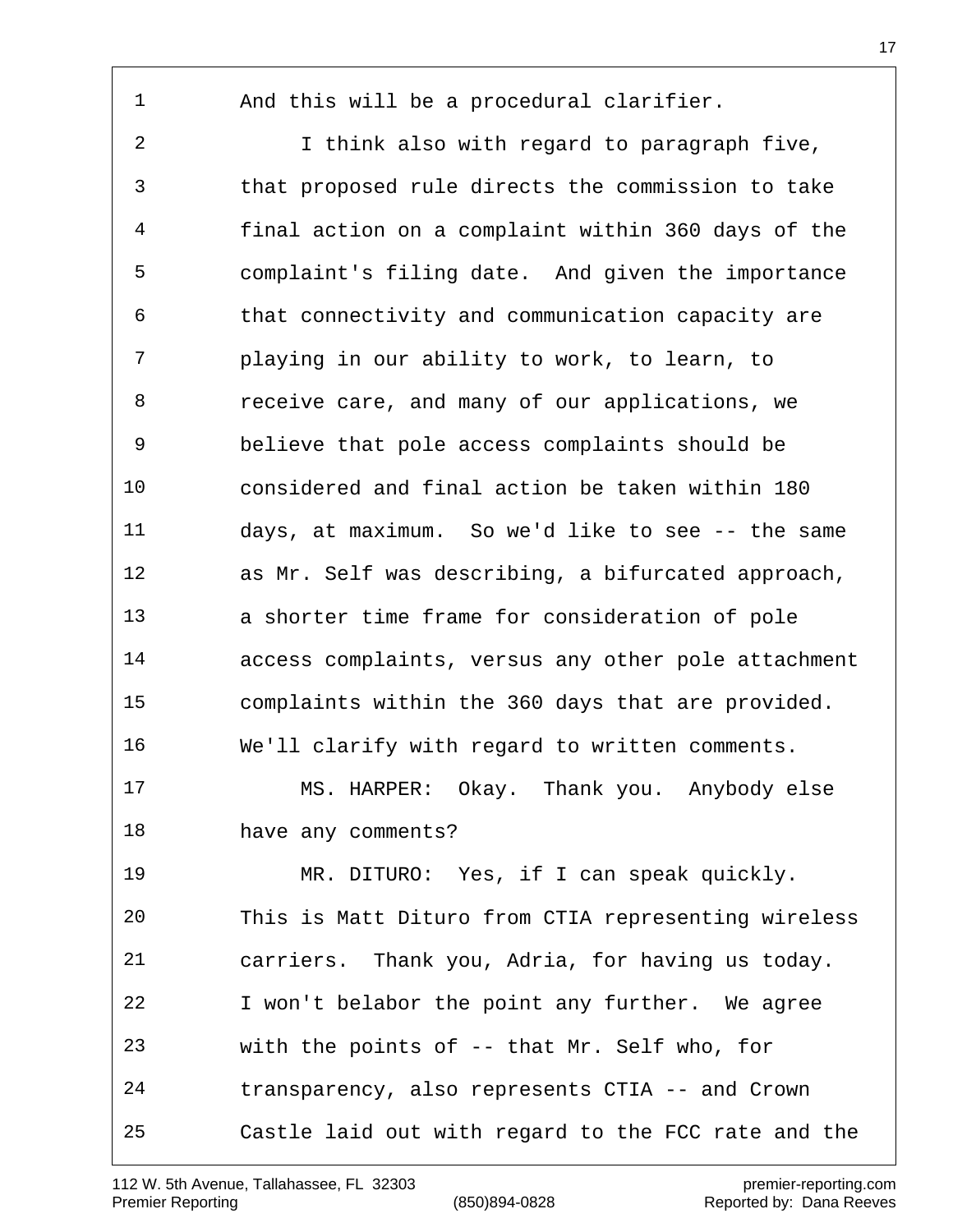potential shortening of the time frame for complaints. And as they both explained it rather simply, I will not repeat it here. All right. Thank you. MS. HARPER: Okay. Is there any staff on the phone that likes -- that would like say anything or any other comments from any parties on the phone, staff or otherwise? Okay. Anybody else have any comments? If not, then if everybody is okay with this September 15th date, please submit comments by that date to the docket, or you can direct them to me directly or you can process them through the clerk. Either way they're going to have to go through the clerk. So feel free to provide us with those and we'll try to get a transcript as soon as we can in the docket. And, with that, we'll go ahead and conclude. Thank you all for coming. (Whereupon, the proceedings were concluded at 9:35 a.m.)